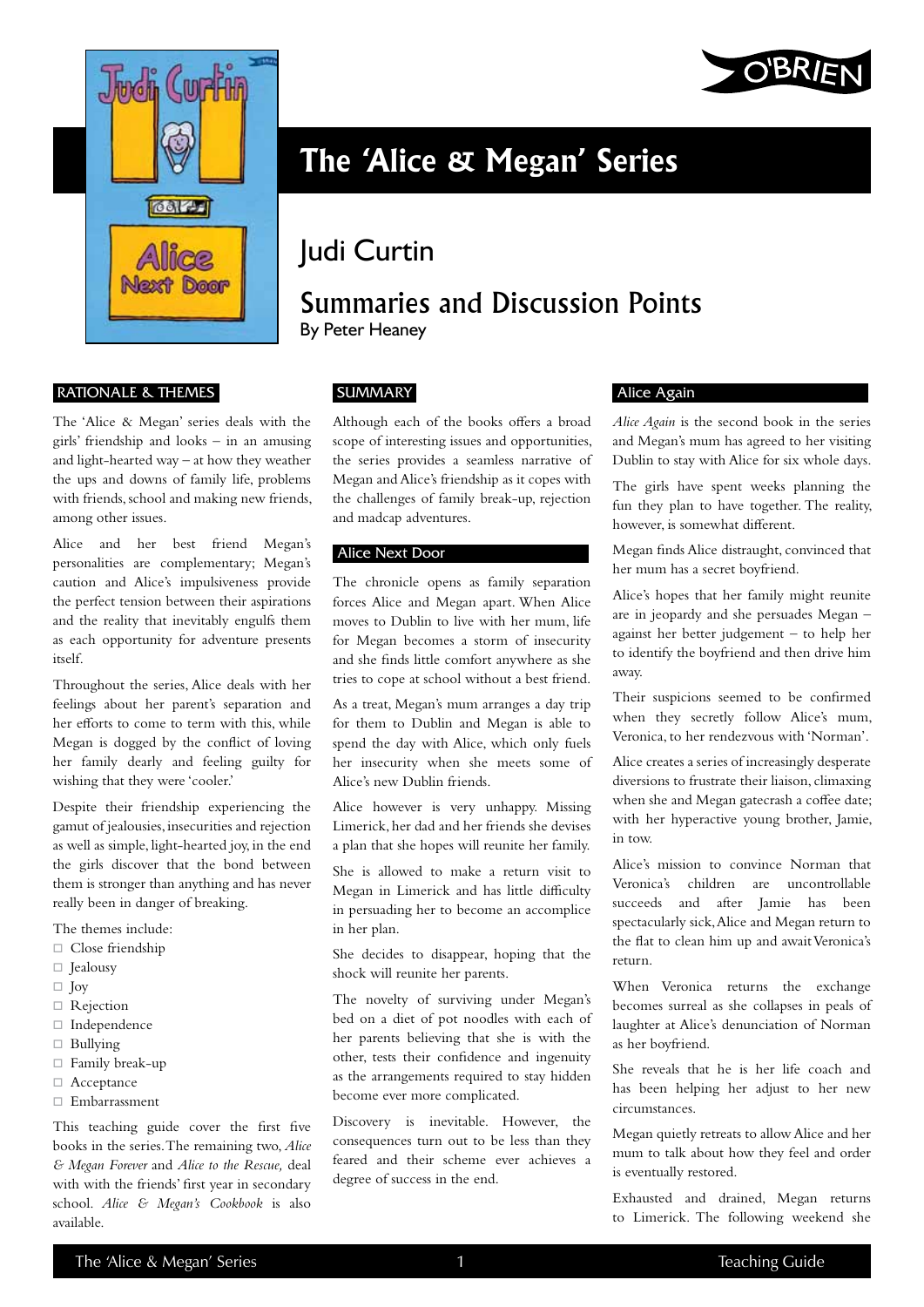wakens to discover Alice on her doorstep. Fearing another madcap scheme, she is relieved when Alice declares that her mum has decided to return to Limerick and they have come down to flat hunt.

Suddenly everything seems possible again.

#### Don't Ask Alice

Megan is feeling positive about going back to school. Alice is back and school promises to be fun again; the last term a whirl of excitement with Confirmation first on the agenda.

An embarrassing fashion disaster is deflected when Megan's dad wins a clothes voucher and persuades her mum to buy a new dress for the occasion rather than attempt to knit one.

Alice becomes nostalgic again for a united family and hatches another scheme to reconcile her parents.

Her plan is simple. If she can persuade her mum that her dad has a girlfriend, she hopes that her mum will become jealous and attempt reconciliation.

Alice pressgangs Megan's support to arrange a suitable date for her dad.

The first opportunity presents itself when their teacher Miss Herlihy announces a class trip to Fota Island and asks for parent volunteers to help out.

Alice volunteers her dad immediately. Unfortunately Miss Herlihy is distinctly unimpressed when her dad interprets the invitation as an opportunity to behave like a child for the day

His catalogue including confusing the bus driver and getting them lost, soaking the teacher and being sick on the return home not to mention his complete lack of any fashion sense.

Fortune offers Alice a second chance when Megan's mum plans a reunion weekend and arranges for Megan's Aunt Linda to babysit both her and little sister Rosie for the weekend. When Alice learns that Linda is unattached, the planning begins.

Alice and Megan connive to introduce Peter and Linda, issue a dinner invitation to Peter; give Linda a beauty makeover; then shop for and cook a 'romantic' dinner for two.

At each turn the logistics become more torturous and the explanations more Machiavellian.

The evening passes without major disaster and despite initial embarrassment Peter and Linda relax and enjoy the meal. However they are not without their suspicions.

When they are alone, Linda confronts Megan and explains how the implications of their scheme could have had a different outcome.

Alice eavesdrops on her parents discussing the 'date' and finally realises and accepts that they will never be reconciled.

The term finishes for the girls with an end of school celebration where they share memories and resolve to move on together, always friends.

#### Alice in the Middle

Despite the porridge-coloured sky and the rain beating on the window, Megan wakes and greets the day with a huge smile. She is off to summer camp. The camp brochure she and Alice have devoured from cover to cover promised fun and excitement, plus she'll have Alice's company for three whole weeks.

The two girls are the first to arrive. The building is huge and echoes to their nervous giggles as they begin to explore. They meet the principal, the formidable Mrs Duggan, who curtly directs them to their room.

Gloria, their counsellor, introduces herself and they discover that they are to share a bedroom with a girl called Hazel.

As the building begins to ring with the sounds of arriving children, Megan wonders what Hazel will be like.

From the first moment Alice is dazzled by Hazel, who weaves a distracting web of 'cool' clothes, cosmetics and gadgetry to snare Alice and separate her from Megan.

To Megan's disbelief Alice abandons their netball pact in order to be Hazel's partner for tennis. This is only the beginning as Alice becomes closer to Hazel and pulls further away from Megan.

Gloria is aware of the developing dynamics and takes steps to ensure that Alice partners an unsuspecting Megan for the camp Talent Competition.

Hazel, not content with having Alice as a friend, now pursues Megan with vicious gossip and mean tricks, and humiliating her by arranging a bogus 'date' with Sam, a boy from the basketball group.

Megan is befriended by Sarah and discovers that she is not he only one to have spotted Hazel's tricks.

With Sarah's support and the respite of a family day by the sea building sandcastles with Rosie; Megan determines to cope until the end of the camp, hoping that Alice will eventually come to her senses and recognise

Hazel for what she really is.

Hazel now has Alice firmly under her control, having invited her to spend her family day with her family. Hazel and Alice plan an illicit day at the cinema together with Hazel's brother and his friend.

Megan is excluded again and desperate with worry when they fail to return, reluctantly reports their absence to Gloria.

Later, when the girls return, having missed the last bus, they meet the wrath of Mrs Duggan and face detention and proscription from the farewell disco.

After the tears, Megan has to endure the full torrent of silence, exclusion and mean comment form Hazel. This culminates in a vicious barrage and as Megan tries to escape she stumbles on the stairs, falls and finishes up in hospital.

Alice witnesses the exchange and it is enough to break hazel's spell.

When Megan is discharged the next day; Sam and Sarah confesses their concern for her. Her parents arrive to take her home and marvellously, the old Alice has returned. Hazel has left and her memory is now a receding unpleasantness.

#### Bonjour Alice

It is Megan's first teenage birthday and her mum Sheila takes her into town to buy an outfit. To Megan's surprise, she doesn't baulk too much at Megan's fashionable choice.

Sheila has another surprise in store and when she announces that she has arranged a tenday family holiday at a friend's vacant *gite*  (holiday rental) in France, and invited Alice, Megan is ecstatic.

Megan rushes to break the news to Alice, only to discover that Alice has already accepted an invitation to go with their mutual friend, Grace, to Lanzarote.

Megan is distraught; her dream holiday is in tatters before it has even begun. However a little telephone diplomacy from Sheila and Alice's mum Veronica, including rearranging itineraries sees Alice bound for France with Megan and the rest of the Sheehan family.

There is no time to delay and packing up the car is quickly accomplished; although Donal, Megan's dad, is forced to limit the amount of organic produce that Sheila wants to bring with them.

Once aboard, the excitement and novelty of their own cabin is muted for Megan when her mum eschews the ship's restaurants and produces and organic picnic that she has brought for the journey. The edge of